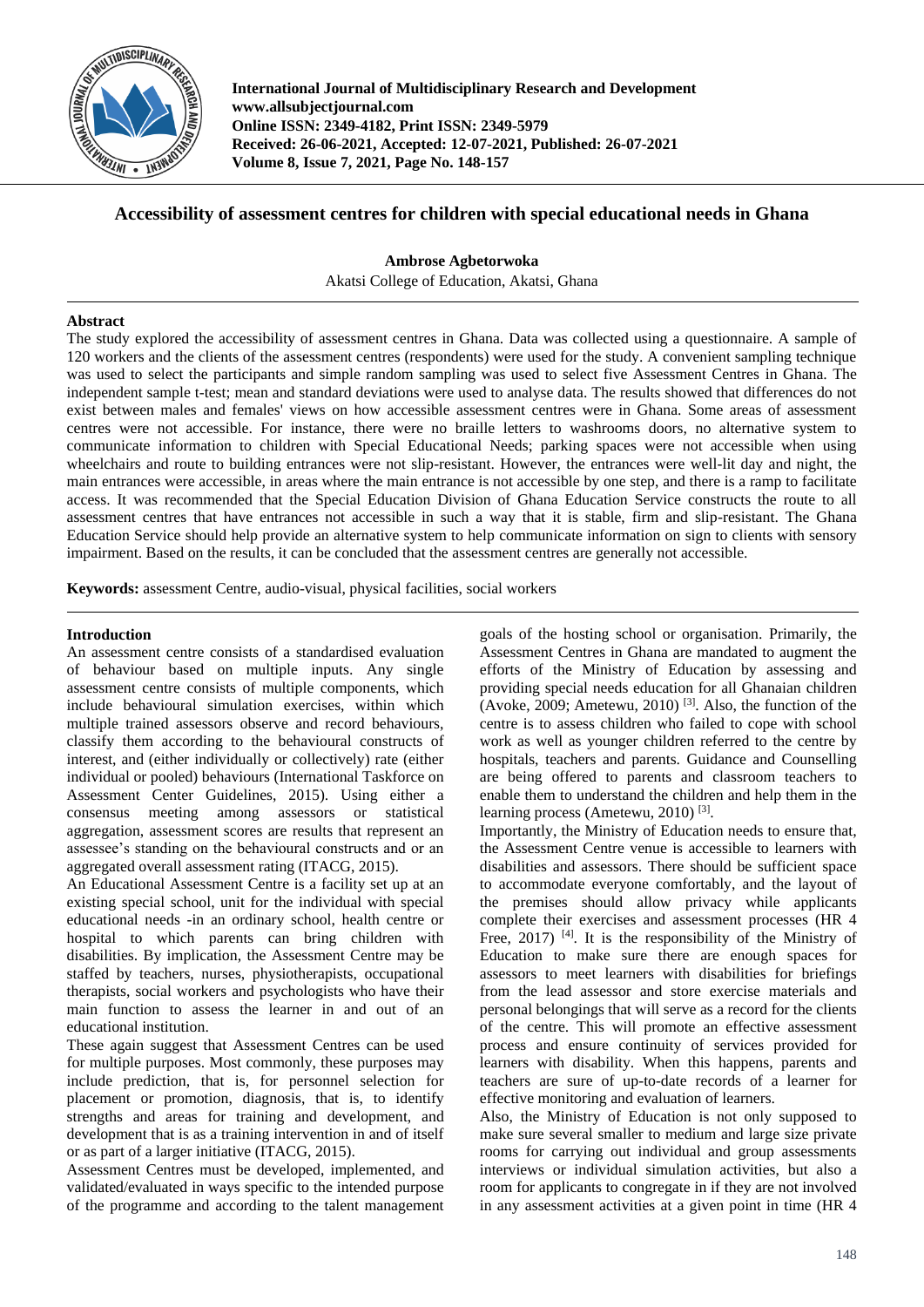Free, 2017)<sup>[4]</sup>. Assessment Centres should have access to a data projector or other required audio-visual and technology equipment and toilets and other amenities such as drinking water and tea/coffee facilities. This is to help the client of the centre very comfortable and psychologically and physiologically stable.

The Assessment Centre established by the Ministry of Education is set out to facilitate prompt identification and detection of early childhood disabilities and special educational needs (Avoke, 2009). This will help foster a stimulating environment where families, healthcare and education professionals are better prepared to support the development, inclusion and active participation of children with disabilities. The centres are to provide a comprehensive and diagnostic assessment of all children suspected with disabilities and special educational needs. This is in line with Gyimah, Ntim and Deku (2018)<sup>[7]</sup> who mentioned that one of the major principles of assessment is that assessment must be comprehensive and multi-disciplinary. This process gives a holistic assessment of the learner.

Arguably, when an assessment is carried out comprehensively at the centres it is a means not only for providing an opportunity for appropriate educational placement but also making referrals for appropriate medical interventions after the screening which is the first stage of the assessment process. At this stage, there is an assessment of a large number of children for identification of those who need a more thorough evaluation to determine whether or not they have a problem, where the child is legible for Special Education Services (Gyimah, Ntim & Deku, 2018) [7]. This early referral will call for early intervention by the professional that will help prevent the situation of the child become worsening and also provide the vital support needed to learn critical developmental skills. By so doing, the assessment centres create and promote the active participation of parents and guardians of children with disabilities and special educational needs and also, create and sustain public awareness on Early Childhood Disabilities and Special Educational Needs Issues and Services (Ametewu, 2010)<sup>[3]</sup>.

The evaluation panel should represent all relevant sides of the professionals in the assessment and the people it supports. To ensure an accurate assessment of applicant performance, there would ideally be equal (or more) assessors to the number of students with disabilities (applicants) being assessed. This ensures that assessors do not have to divide their attention between multiple applicants at any one point in time. However, in some exercises such as group simulation activities, an experienced assessor may be able to effectively assess two applicants simultaneously (HR 4 Free, 2017)<sup>[4]</sup>. People with different backgrounds provide different contributions to the assessment process.

The Director of an assessment centre with a good understanding and experience of the assessment centre process should direct the session. The key purpose of the Director's role is to ensure that the assessors give their evidence and judgements on each applicant fairly and objectively. This agrees with the principle of assessment which says that assessment should be done in a nondiscriminatory manner. When done in a non-discrimination manner, the result can be used to develop the potential of the learners, build the child's confidence and self – esteem (Gyimah, Ntim & Deku, 2018)<sup>[7]</sup>. It is the director's role to ensure that activities are conducted in a standardised manner and that evaluations are made using the standardised assessment criteria that will make the assessment meet the principle of technical adequacy where issues of validity and reliability of the results are the hallmark of the process. For instance, medical professionals like clinical or school psychologists should assess children with autistic spectrum disorder while children suspected to have developmental delay, the professional at the Assessment Centres should look at the areas that require vision and hearing screening and standardised tests in one or more of adaptive, cognitive, communication, social and emotional or physical development at the Assessment Centres of which result are valid (HR 4 Free, 2017)  $[4]$ . These processes given by the Assessment Centres will call for early intervention planning for the child with disabilities. Again, children suspected to be mentally challenged need to be assessed by the centre looking at the Intelligent Quotient, adaptive behaviour scale scores, and vision and hearing screening required. When a specific learning disability is suspected at the centre, the School Psychologist, Speech-language Pathologist or remedial reading teacher is called upon to address the challenge, but when Speech or language impairment then Speech-language pathologist involvement is not a requirement (HR 4 Free, 2017)<sup>[4]</sup>. For voice disorders, a medical evaluation is required. When this is done, it gives the opportunity for planning for Individual Educational Plan and materials needed for the effective education of the learner. At this point in the assessment process, case evaluation is to be done. This will call for all professionals in the field of medicine, education, psychology and social services that used various tests and procedures to comprehensively diagnose a child's special educational needs. This will also make the evaluation a multidisciplinary and interdisciplinary (Gyimah, Ntim & Deku, 2018)<sup>[7]</sup>.

Children's early years are an important period for their development. If they have Special Educational Needs (SEN), they must be identified as early as possible (Ametewu, 2010) [3] . The decision of whether to make a formal assessment of a child's needs is made by the local education authority**.** However**,** according to Ametewu  $(2010)$  <sup>[3]</sup>, if a parent requests for special education evaluation for his child, the Assessment Centre must provide testing and meet with the parent for a formal evaluation. This can take both formal and informal test to determine the special needs of a child. If the parent, however, does not agree with the evaluation, he/she has the right to an Independent Educational Evaluation ("IEE") done by someone who does not work for the centre.

The evaluation, according to Ametewu  $(2010)$ <sup>[3]</sup>, must include a description of the child's current functioning level, based on testing, grades, reports or teacher's observations. Also, is information on how the child's disability affects his or her academic progress? The assessment must be carried out according to set procedures laid down by law. It is against the law for the assessment to discriminate against any child because of race, sex, religion or disability. If a parent wants to ask for an assessment, they should provide the education authority with as much information as they can about why he thinks it is necessary (ITACG, 2015).

## **Issues of Accessibility of Assessment and Resource Centres**

There is high controversy over whether Assessment Centres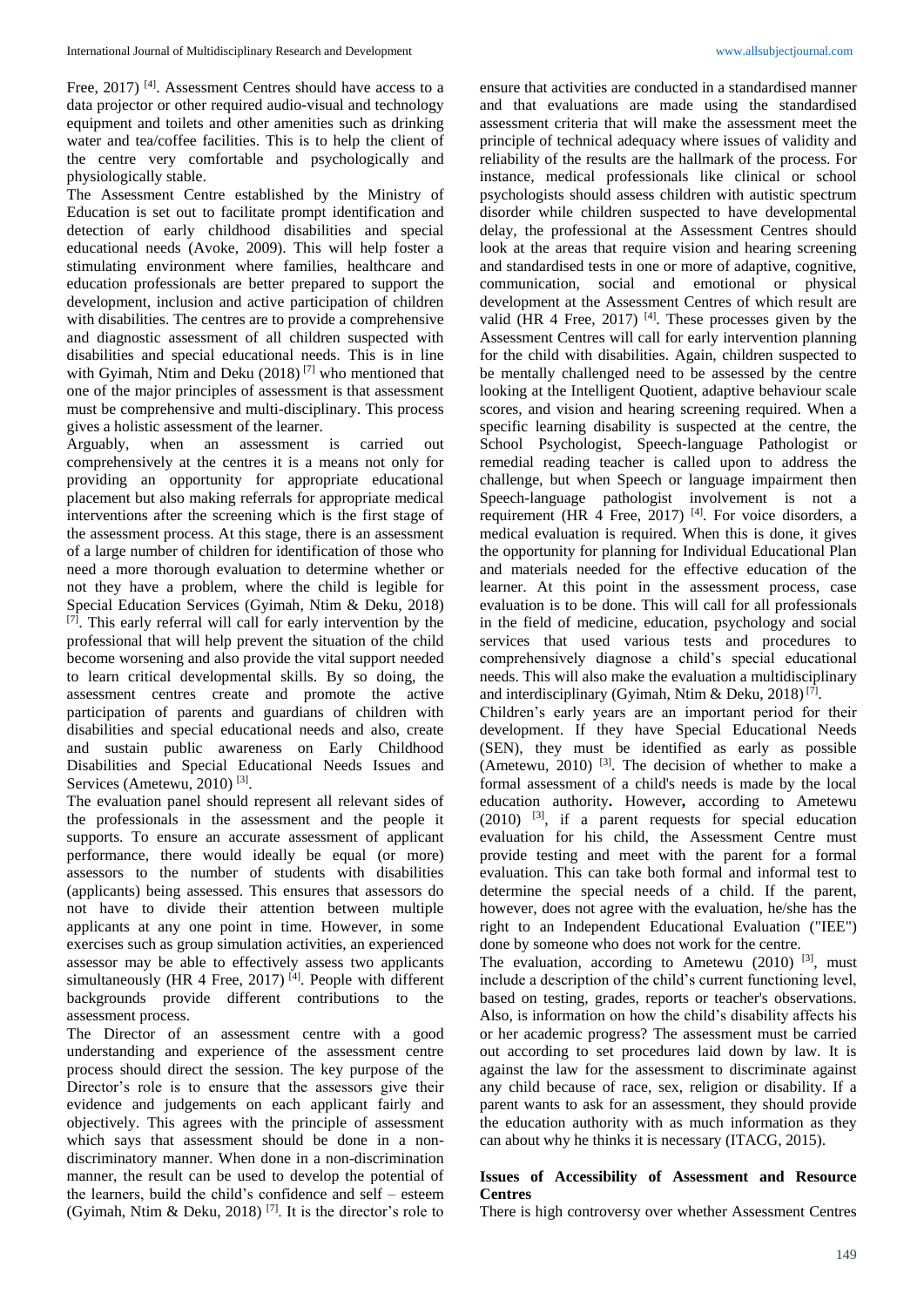in Ghana are accessible and playing their expected roles (Ametewu, 2010)<sup>[3]</sup> and if they are, to what extent are they accessible and playing their roles. A tour by the researcher to the Cape Coast Assessment Centre in the Cape Coast School for The Deaf and Blind had indicated that students and parents of children with SEN have been complaining about the services of the Assessment Centre, alleging that it had not been doing much to help their wards, both academically and socially. Being what it may, Assessment Centres must be accessible.

Article 29 of Ghana's Constitution and the Disability Act (2006) specifically mandates state agencies (Ministry of Education and Ministry of Health) to ensure that people with disabilities enjoy equal level of access to health and educational services and Assessment Centres equally as the general population without discrimination based on their disabilities (Abodey, 2018). The mandates of these state agencies further confirm the 1946 World Health Organisation (WHO) constitution and the Alma Ata declaration of primary health care in 1970, which emphasized the need for equity, social justice, and health for all; community participation; health promotion and appropriate use of resources (WHO, 1946; Lawn *et al*., 2008; Abodey, 2018). These international regulations specifically promote access to health services for citizens including people with disabilities. The WHO constitution, for instance, encourages state agencies to treat access to health services and assessment centres as a human right issue, of which persons with disabilities are not exempted. The 1992 Constitution of Ghana in its Article 29 clause 6 states that "as far as practicable, every place to which the public has access shall have appropriate facilities for disabled persons''. Despite these efforts, including Assessment and Resource Centres, globally, access to healthcare among persons with disabilities seems to differ across countries and communities (Rimmer, Riley, Wang, Rauworth & Jurkowski, 2004; Abodey, 2018). Persons with disabilities lag behind other citizens in accessing health care (Rimmer *et al*., 2014; Abodey, 2018). The Disability Act 715 states that the owner or occupier of a place to which the public has access shall provide appropriate facilities that make the place accessible to and available for use by a person with a disability. Clause 7 states that a person who provides service to the public shall put in place the necessary facilities that make the service available and accessible to a person with a disability. These provisions in the laws of Ghana apply to all facilities including assessment and resource centres.

Ontario BIA Association (2016), recommend that the assessment and exterior part of the resource centre building should have accessible parking spaces near the location which have marked international symbol of accessibility with good enough space to accommodate vehicles equipped with a mechanical lift or a wheelchair ramp to make it disability-friendly. It is also important to have a route to the building entrance, and it is stable, firm and slip-resistant (Ontario BIA Association, 2016). This is important to enhance stability in movement and balance for individuals with a disability. This route should be wide enough to provide space for vehicles and person using wheelchairs and clutches to have easy access without any form of discriminations. The association maintains that assessment and resource centre entrance should easily be seen well-lit at night, should be made accessible and well-fitted door made

with automatic door opener as well as a wireless doorbell to help persons with disabilities to call for assistance if need be (Ontario BIA Association, 2016). Assessment Centres must have entrance stairs with tactile warning strips. This should be provided at the top and bottom of stairs and at the intermediate landing in a colour that contrasts with the surrounding surface.

Looking at the interior portion of Assessment Centres, the reception desk should be at a clear view from the entrance doors. This will help persons with visual impairment to track, especially when there is colour contrast with surrounding wall surfaces and floors. In the building, there should be a T-shaped space for turning a wheelchair completely for easy mobility for persons with physical mobility (Ontario BIA Association, 2016). There should be a seating place available for those waiting, like persons with cerebral palsy in the line waiting for their turn.

## **Performing Assessment for Children with SEN**

All children and young people are different and have different needs (Bamburg, 1994; Ametewu, 2010)  $^{[3]}$ . Similarly, a family's ability to respond to and me*et al*l their needs may also differ. Bamburg (1994) intimated that in some circumstances, a professional assessment may be required to identify strengths and needs to ensure that all children, young people and their families receive appropriate support. According to Barnados (2006), an assessment must be part of a cycle. The assessment must inform planning, the plan must then be implemented, the implementation must then be reviewed, which may lead to further assessment. Assessment on its own for its own sake will not achieve effective change and support for children, young people and their families.

In the process of assessment, the assessment centres could use techniques to screen by formal test and informal test. For example, a norm-referenced test where standardised procedures are used to assess the learners. For example, the Wechsler Intelligence Scale for children revised. Informal test such as interviews, checklist, behaviour rating scales, work sample analysis and task analysis (Gyimah, Ntim & Deku, 2018)<sup>[7]</sup>. When this is done, referrals can be made to the Assessment Centres, for example, National Assessment and Resource Centres in Accra, Okomfo Anokye Teaching Hospital in Kumasi, Hohoe Assessment Centre, and others.

The evaluation team, where possible, will select learning tasks and materials, make decisions on appropriate instructional and motivational strategies, present instruction, and test for learning outcomes. This is also supported by the health personnel by providing and keeping health records as a team member on the child.

In the assessment process at this stage, a team conference is called to determine the nature of the disability, the degree of disability, the most appropriate educational environment suitable for meeting educational needs, the need for special education and related services and the design of an individualised educational plan to meet the needs. It must be noted that the composition of the team members may defer depending on the type of disabilities suspected (Gyimah, Ntim & Deku, 2018)<sup>[7]</sup>. This is closely followed by the development of an individualised education plan where the strength and the weaknesses of the child in such areas as academic, social adaptation, psychomotor skills, self-help are identified in the plan, the long term goals and short term goals are identified and where services will be provided,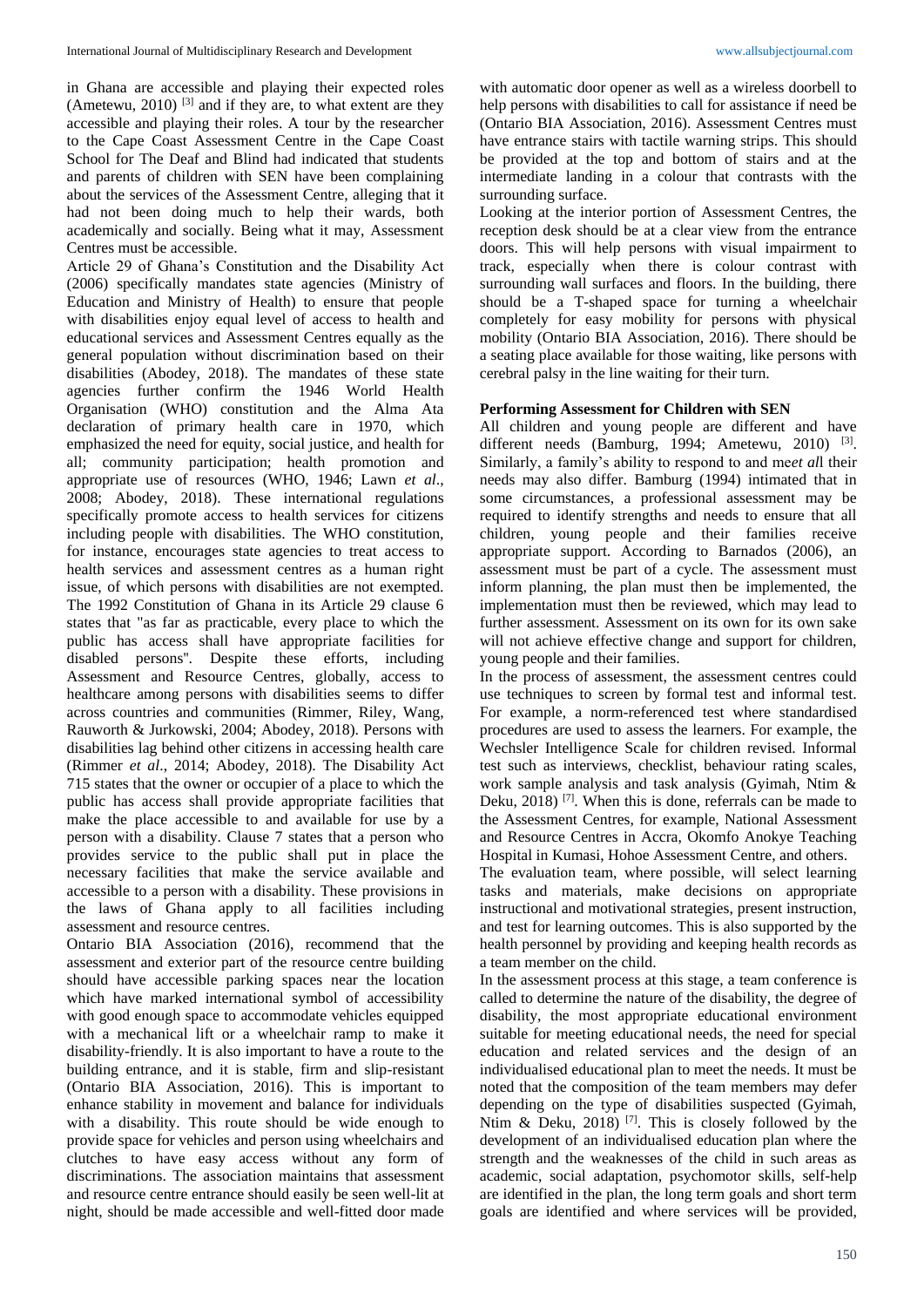identification of the professional responsible for providing the support services, when to start and when to evaluate the program identified. This will lead to the determination of the placement of the child followed by monitoring and evaluation of the plan (Gyimah, Ntim & Deku, 2018)<sup>[7]</sup>.

Looking at the challenges facing the centres, Ametewu  $(2010)$  <sup>[3]</sup>, found out that the negative attitude of the public towards individuals with a disability is a factor affecting the effectiveness of the Assessment Centres. Indeed, this was revealed when 81 respondents almost 100 percent (97%) of the respondents attested to the fact that the public has not been very supportive in the education of children with Special Educational Needs by giving derogatory remarks to the process of assessment.

In commenting further, he also indicated that poor remuneration was a challenge to the professionals working at the centre. They also indicated that staffing across the various professions among the assessment team was a challenge confronting the centres (Ametewu,  $2010$ )<sup>[3]</sup>. ITACG (2015), found that the lack of qualified professional to mount the centres was a challenge. This is to suggest that since assessment centres deal with data, the data which is collected by the assessment centre helps them to recruit the right candidates for the right position (ITACG, 2015). By this process, the reliability and validity of the selection decision are improved. This will help solve the problem confronting the centre as poor planning was mentioned as one of the challenges leading to the employment of unqualified assessors.

 $HR$  4 Free (2017)<sup>[4]</sup> observed that many persons with developmental disorder find it difficult climbing onto medical examination tables because they are too high. Those with hearing and speech impairments may not receive good medical attention due to difficulty communicating with their medical and health professionals. Some health professionals have no training to handle persons with developmental disabilities. The assessment centres which are designed well provide evidence of the most valid method of predicting a candidate's performance in a job. How the assessment centre collects data is the fairest and objective to make recruitment decision (ITACG, 2015).

HR 4 Free,  $(2017)$  <sup>[4]</sup> observe that capacity building which was crucial to the development of every assessment centre does not take place at the centres. This made the assessor constructs poor exercises which were affecting the reliability and validity of the exercises they were testing the learners with. This could probably account for the reason why respondents indicated there was no effective collaboration between the Central Government and Assessment centres.

Other challenges mentioned were lack of collaboration between the centre and various schools and the parents of children with disabilities. Assessment centres are expensive to run but appear to be rated highly by employers and candidates alike. Aside from psychometrics test and interviews, candidates can expect to undertake in-tray exercises, role-plays and group activities, as well as being required to make presentations (HR 4 Free, 2017)<sup>[4]</sup>. Care should be taken when using high-validity selection methods to ensure that they operate fairly and are free of bias against any particular group of candidates.

#### **Statement of the Problem**

To maximize resources, every inclusive school should be

connected to an Assessment Centre with well-trained personnel and equipment to foster periodic screening, assessment and diagnosis (MoF, 2015). This additional role will enhance early identification and stimulation, staff retention and efficiency as well as make Assessment Centres more accessible to the citizenry (MoE, 2015).

Since the mission statement of the Assessment Centres is to enhance the educational opportunities of children with disabilities and special educational needs. This is to be done through the creation of awareness and importance of early identification and detection, leading to the promotion of appropriate medical interventions and educational and vocational placements (Ametewu, 2010)<sup>[3]</sup>.

The Ministry of Education is to liaise with the Ministry of Health (MoH) and Ghana Health Service to take the lead role and in collaboration with the Assessment Centres of the GES be responsible for students' early assessment processes. This will include screening, treatment, and referrals. Provide facilities for early detection and assessment and management of children with disabilities from age 0 to 6 years with the help of educational as well as medical professionals (MoE, 2015).

Despite the important roles that assessment centres are expected to play in the education of children with SEN, there is controversy over whether assessment centres in Ghana are accessible (Ametewu, 2010)<sup>[3]</sup>. He compared the views of participants and found that there was no clear view on the part of respondents as to how accessible the assessment centres are. The question is, to what extent are they accessible in terms of physical facilities? Secondly, examining the roles assessment centres play in the country, Ametewee (2010), raised an issue of male dominated viewpoints on the findings of the study. He was uncertain whether the findings would have changed on the condition that equal participant on the part of gender would have influenced the findings. The researcher found it prudent to make knowledge clear on these issues relating to assessment centres.

## **Research Questions**

- 1. To what extent are the physical and material resources of assessment centres accessible in Ghana?
- 2. What is the mean difference between the male and female perception of the role of assessment centres in the education of children with SEN?

## **Significance of the Study**

Studies on access and role of assessment and resource centres in the children's education from African perspectives are limited in the existing literature. None of the studies reviewed elicited information from Africans, specifically Ghanaians, about the expectations of teachers, parents, and educational authorities have for their children and whether assessment and resource centres are performing their roles and whether they are accessible. This study will help add to the limited literature on African perspectives about the issues on assessment and resource centres in Ghanaian institutions to help reduce structural, personnel issues and skills needed to assess learners with disabilities. The study will bring to the fore the degree to which assessment and resources centres are playing their roles and responsibilities in the various institutions. Access to the survey data must be to inform policy and advancement of disability mainstreaming and improvement of special needs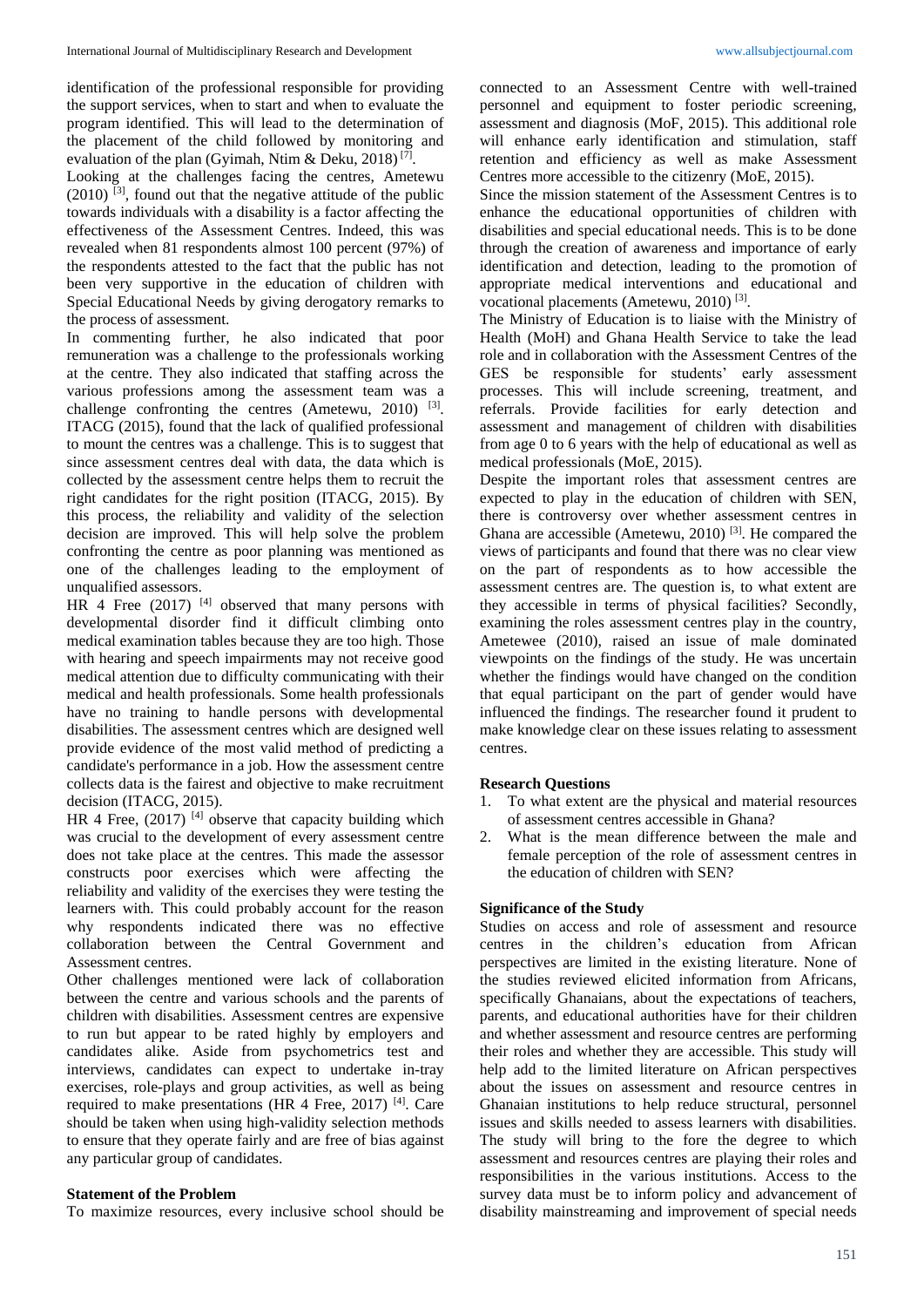education. Last but not least, it is expected that the study will yield information that will be useful to the special education division of the Ministry of Education for planning as they will know how teachers, parents and educational authorities perceive the roles and access of Assessment and Resource Centres, the expectations they have of their children and how they expect to be involved.

## **Model of the Research**

## **Disgorges and Lindsay's Framework for Identification and Assessment of SEN Adapted**

Disgorges and Lindsay  $(2010)$ <sup>[5]</sup>, were of the view that assessment is seen as taking place within the framework provided by the National Curriculum, and is divided into three phases these are "early learning", primary and secondary. The "early learning" goals set out what most children with disabilities would have achieved in each of six areas by the end of the foundation stage or infant school reception year, and the statements represent expected outcomes in the following areas.

Disgorges and Lindsay  $(2010)$ <sup>[5]</sup> mentioned areas such as personal, social and emotional development are to be seen in being supported by the adults sharing toys and materials with friends. They improve on their own. As time passes they improve in their ability to understand and appropriately respond to their friend's feelings. Secondly, the framework relates to communication to be effective with the support of the speech and language therapist at the assessment centre to assess the speech level of learners to help in communication where teachers can adapt to their needs. Language and literacy skills, will show in greater language sensitivity, flexibility in thinking and better listening skills. This will call for assessment centres' responsibility to effectively assess the hearing ability of the learner in the classroom when the audiologist is effective at the assessment centre. In the area of Mathematical development, Assessment Centres has to assess the child's computational and numeracy skills when doing academic work. That is the main role and responsibility of the Assessment Centre being supported by the school psychologist. Disgorges and Lindsay (2010) [5] mentioned in the framework of knowledge and understanding of the world around him and physical development and creativity. This will allow the physiotherapist in the assessment centre to give forth their best in assessing the learner. A closer look at the primary phase, in the framework, the schools can make full use of information passed on from early education provision, and outcomes of baseline assessment to identify areas of concern since the assessment centres helping with early identification will call for early intervention for the better for the learner. The national curriculum programmes of study at key stages one and two outlines the knowledge, understanding and skills expected at each level in the school curriculum. In the secondary sector, similar national curriculum programmes of study exist for key stages three and four. Assessment against the National Curriculum levels enables schools to consider an individual pupil's attainments and progress against expected levels for the majority of their peers for him to be identified as a child with SEN.

The National Literacy and Numeracy Strategy framework for teaching also provides a basis for assessment against national norms (Disgorges & Lindsay, 2010)<sup>[5]</sup>. Those children whose overall attainments or attainments in specific subjects fall significantly outside the expected range may have SEN. The assessment centres have to continuously monitor individual children's progress, and, if progress is not made, either generally or in a specific aspect of learning, different opportunities should be provided, or alternative approaches tried. A graduated response should be made, recognising that there is a continuum of SENs, and if necessary bringing specialist expertise to bear on the difficulties a child may be experiencing (Disgorges & Lindsay,  $2010$ <sup>[5]</sup>.

Assessment is carried out regarding the concept of adequate progress. This is described in the England Code of Practice in several ways:

- It closes the attainment gap between the child and the child's peers
- It prevents the attainment gap from growing wider and Progress is similar to that of peers starting from the same attainment baseline but still less than that of a majority of peers.
- It matches, or betters, the child's previous rate of progress
- It ensures access to a full curriculum
- It demonstrates an improvement in self-help or personal skills
- It demonstrates improvements in pupils' behaviour.

The assessment then involves the collection and recording of information on the rate of progress and a description of the child's strengths and weaknesses.

Information from parents, health services, social services, and the child's views can all contribute to this process. Stages of identification, assessment and intervention are described at levels of Early Years Action and Early Years Action Plus for children in early education settings, and School Action and School Action Plus for primary and secondary schools. At the Early Years Action and School Action levels, interventions that are additional to or different from those provided as part of the usual differentiated curriculum are offered. At School Action Plus, additional or different strategies to those at the Action level typically involve professionals external to the school. The input of a statutory multi-professional would usually only be considered after documentary evidence of what has been tried, what has been provided, and to what effect has been gathered.

The exception to this would be cases of severe and complex needs where the SEN will be evident, and a request for statutory assessment can be made without these prior stages. In this framework, identification and assessment of SEN are placed firmly within the cycle of planning, teaching and assessing that is central to the teaching and learning process for all children in all classrooms. The Code of Practice also has an explicit interactionist/ecological perspective, stating that the assessment process should always focus on four different aspects of the teaching and learning process (Disgorges & Lindsay, 2010)<sup>[5]</sup>. These are,

- The child's learning characteristics
- The learning environment the school is providing
- The tasks to be learned
- The teaching style states: It should be recognised that some difficulties in learning may be caused or exacerbated by the school learning environment and the adult/child relationship.

This means looking carefully at such matters as classroom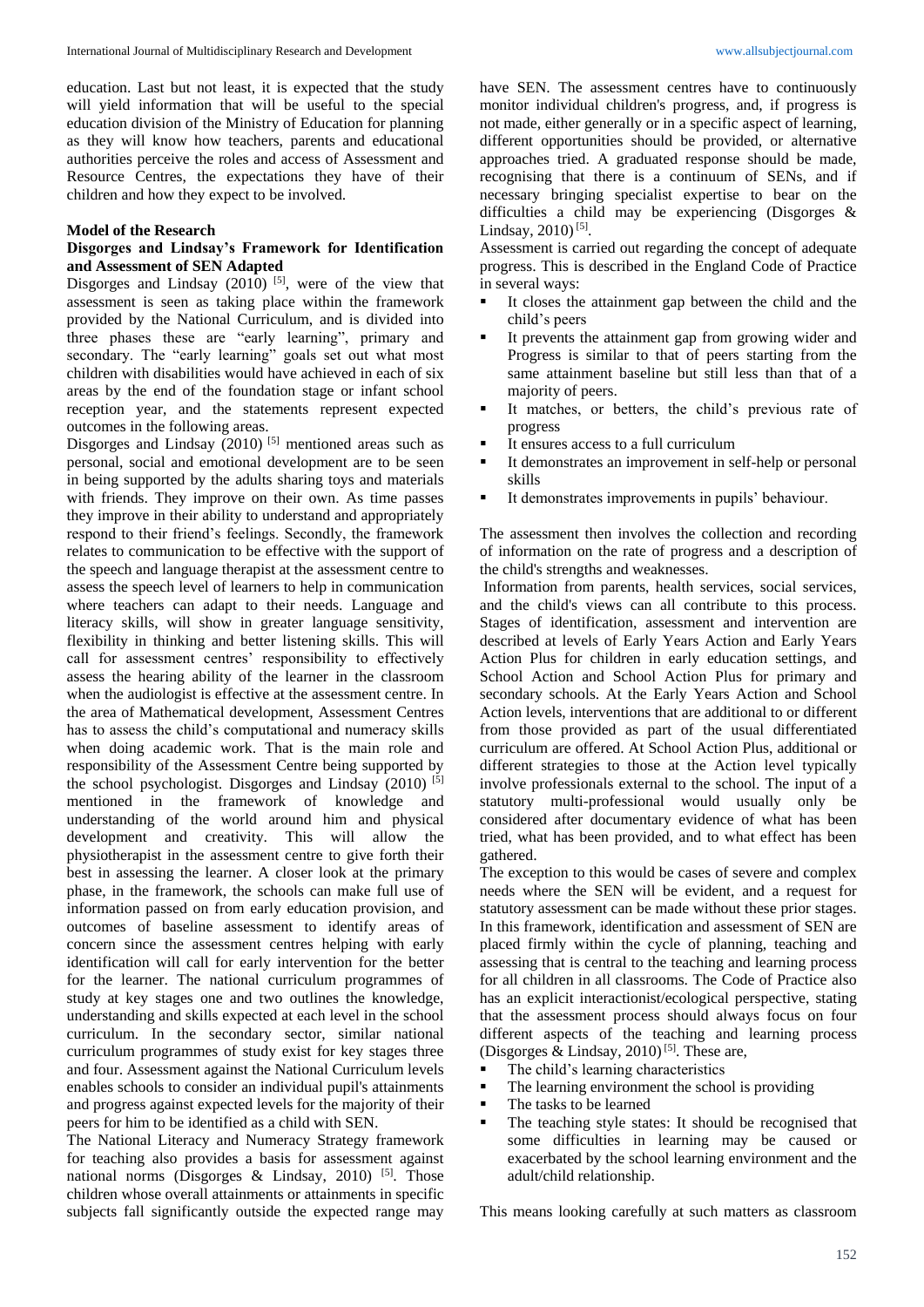organisation, teaching materials, teaching style and differentiation to decide how these can be developed so that the child is enabled to learn effectively (Disgorges & Lindsay, 2010)<sup>[5]</sup>. The role of relationships and settings is also raised, and the implications for assessment outlined: Some children's performance can be exceptionally varied across settings. Therefore, where possible, it is important to look for multiple sources of evidence of children's performance in different roles and settings" (Disgorges & Lindsay, 2010)<sup>[5]</sup>.

The assessment then is seen not as a single event, but rather as a continuing process, involving the collection and recording of information on the rate of progress and a description of the child's strengths and weaknesses. Progress and difficulties are seen within the context of National Curriculum levels and expectations of what children might be expected to achieve at each stage. Information is gathered not just from within the school, but from many sources, such as parents and health and social services (Disgorges & Lindsay, 2010)<sup>[5]</sup>.

The complex of factors within the child's total environment home, neighbourhood and school are all considered to be potentially significant in the pupils' experience of SEN. The graduated responses through the stages of School Action and School Action Plus recognise there is a continuum of SEN. Where necessary, increasing specialist expertise can be brought in to help assess the difficulties a child may be experiencing, and to develop intervention strategies. Funding of SEN follows this stage process, with the delegated school budget having an element of funding for SEN at School Action and School Action Plus. The degree to which SEN funding is delegated to schools varies between local authorities, with some local authorities delegating a much larger percentage than others, to reduce the number of statutory assessments and statements.

## **Ethics, Legal Compliance, and Social Responsibility**

Before the introduction of an Assessment Centre in schools and organisation, a policy document should be prepared and approved by the Ministry of Education. The following lists the items to be included in the policy document. The procedures described in the policy document must be carefully carried out. The policy document will specify what has been done and what will be done to develop, implement, and evaluate the assessment centre. The objectives of the centre as a matter of policy should include, assessments, being told, before the assessment, what decision(s) will be made with the Assessment Centre data. If the organisation desires to make decisions with the data other than those previously communicated to the assessee, the decision(s) will be clearly described to the assessee and consent obtained (ITACG, 2015). The policy document should also clearly specify who will have access to the Assessment Center data. These details should be agreed upon as a matter of law to enable students with disabilities and their parents to have confidence in the assessment process.

Decisions about the choice of behavioural constructs, the content of simulations, selection and training of assessors, scoring, feedback, and evaluation will all be made with the objective in mind as known to the assessee and the parents. The population to be assessed, the method for selecting participants from the population, the procedure for notification, and the activities that the participants will carry out are spelt out in the policy (ITACG, 2015).

This will guide the processes in the implementation of the assessment process at the assessment centre where Assessors and Other Program Staff will equally be guided. This is because the various stakeholder groups inherent to an assessment centre program for example assessees, assessors, organizations; consultants have several rights and responsibilities. On ethical and legal issues, assessment centres need to include additional ethical considerations for example informed participation.

The organization is obligated to announce the assessment so that the participants will be fully informed about the programme. This information should be made available in writing before assessment events. While the information provided will vary across Assessment Centres, the following basic information should be provided to all assessees: Objective(s). The objective(s) of the programme and the purpose of the assessment centre; depending on the purpose of the assessment centre, the organization may choose to disclose the behavioural constructs measured and the general nature of the exercises before the assessment. Secondly, on selections how individuals are selected to participate in the assessment centre and making choices on any options the individual has regarding the choice of participating in the assessment centre as a condition of employment, advancement, development and others. As well as general information on the assessment centre staff and the role of the assessors, including composition, relevant experience, and assessor training not forgetting what assessment centre materials completed by the individual are collected and maintained by the organization as well as how the assessment centre results will be used, what recommendations will be made, and how long the assessment results will be maintained on file should be disclosed to the assessee.

According to ITACG (2015), Assessment Centre activities typically generate a large volume of data on an individual who has gone through a centre. These assessment data come in many forms and may include observer notes, reports on performance in the exercises, assessor ratings, peer ratings, paper-and-pencil or computerized tests, video files, and final assessment centre reports. This list, while not exhaustive, does indicate the extent of information about an individual that may be collected. The following lists important practices about assessee's rights: assessees are to receive feedback on their assessment centre performance and should be informed of any recommendations made.

Secondly, assessees who are members of the organisation have a right to read any formal, summary, written reports concerning their performance and recommendations that are prepared and made available to management. Applicants to an organization should be provided with, at minimum, the final recommendation made about their case and, if possible and requested by the applicant, the reason for the recommendation (ITACG, 2015).

To ensure test security, Assessment Centre exercises and assessor reports on performance in particular exercises are exempted from disclosure, but the rationale and validity data concerning ratings of behavioural constructs and the resulting recommendations should be made available upon request of the individual assessment (ITACG, 2015). The centre should inform the assessee what records and data are being collected, maintained, used, and disseminated. The participants must be informed if their activities in the assessment enter are being recorded as well as if such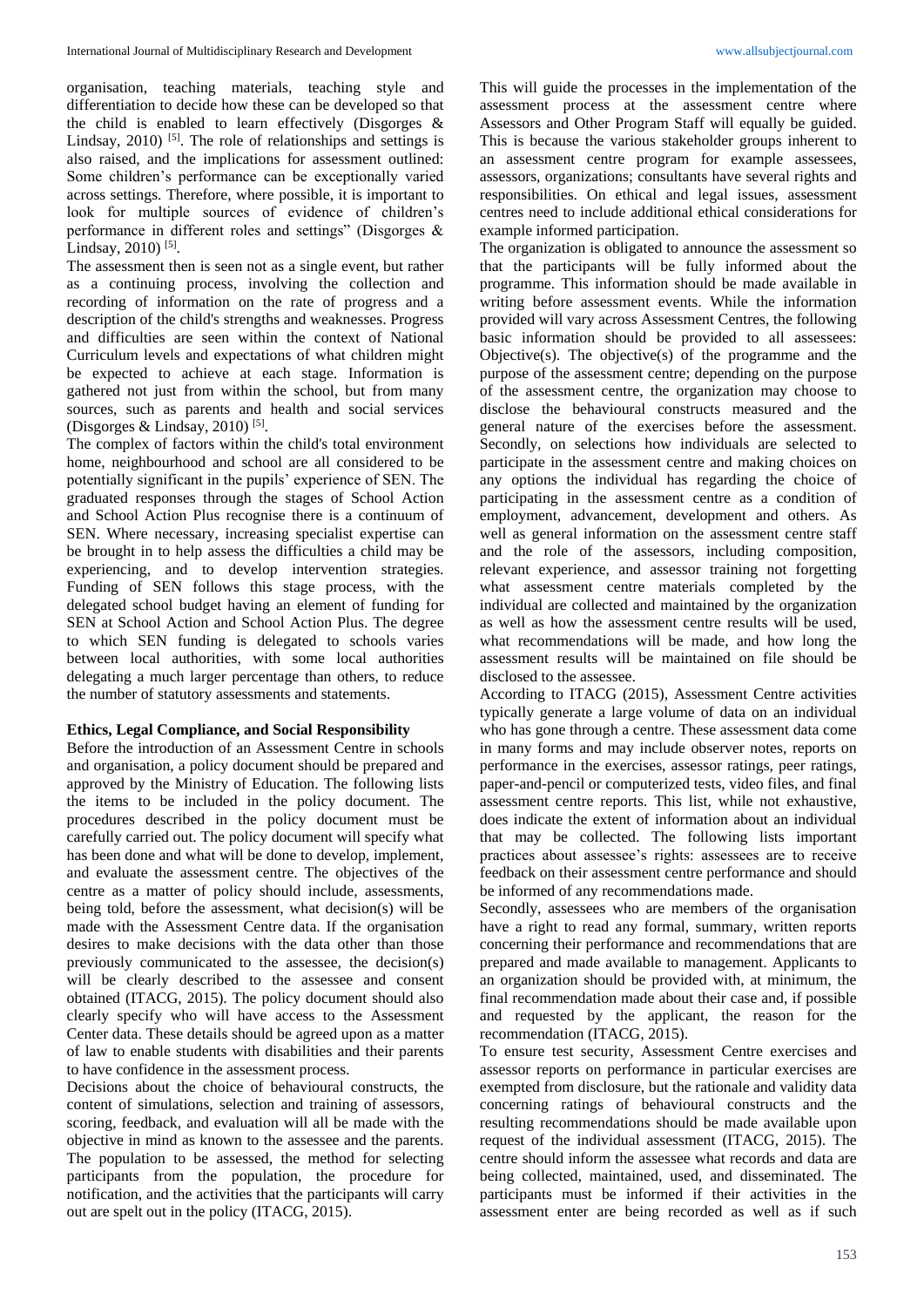recordings or other personal data will be transferred across national borders or over the Internet.

Further, the assessment centre programme must also comply with any relevant data protection laws governing the regions in which assessment is being carried out (for example the U.K. Data Protection Act, the U.S. Freedom of Information Act, the European Union Directive on Data Protection, South Africa's Protection of Personal Information Bill, the U.S. Safe Harbor Privacy Principles). (ITACG, 2015).

## **Methodology**

A descriptive survey design comprising 120 participants selected from Assessment and Resource Centres in Ghana. Convenient sampling was used to select the participants and simple random sampling was used to select five Assessment Centers in Ghana. Convenient sampling was used because the researcher targeted the population that work at the assessment centres and the clients of the centres.

## **Instrument**

The data collection instrument was a questionnaire developed by the researchers. The instrument was used after it was examined for clarity, the relevance of terminology and concepts by a team of special education experts in the University of Cape Coast. The instrument was piloted in three schools in national assessment centres using 20 professionals. The internal consistency of the instrument yielded Cronbach's Alpha of.76. The questionnaire was in three sections A, B, and C. Section A was concerned with information on the demographic characteristics of the respondents while section B consisted of the variables on how accessible are the Assessment and Resource Centres. The participants were asked to rate these variables on 4 point Likert scale.

In section C, the professionals were requested to indicate their responses on a 4-point Likert type scale ranging from Strongly Agree 4, Agree 3, Disagree 2 and Strongly Disagree 1, which measured the role assessment and resource centres play in the educational process of children with SEN.

## **Procedure for Data Collection**

The researchers collected the data from the assessment and resource centres. In each assessment and resource centre, permission was sought from the administration and informed consent of the participants obtained. The selected professionals were contacted in the assessment and resource centre.

The data collection lasted for 20 days from the assessment centres. The SPSS was used for the analysis of data. There was an analysis done using the mean and the standard deviation for the interpretation of research question one (1) and the t-test was used to find the differences between the views of the male and the female respondents in the research.

#### **Results**

## **Background Information of Respondents**

This section presents results on the demographic characteristics of respondents. Demographic variables for the respondents included; gender, age range, profession, working experience and educational level. Table 1, presents the summary of the demographics of respondents.

**Table 1:** Demographic Characteristics of Respondents

| Gender                    | <b>Frequency</b>             | Percentage (%) |  |  |  |  |  |  |  |
|---------------------------|------------------------------|----------------|--|--|--|--|--|--|--|
| Male                      | 56                           | 46.7           |  |  |  |  |  |  |  |
| Female                    | 64                           | 53.3           |  |  |  |  |  |  |  |
| Age                       |                              |                |  |  |  |  |  |  |  |
| Under 30 years            | 10                           | 8.3            |  |  |  |  |  |  |  |
| 30-40 years               | 10                           | 8.3            |  |  |  |  |  |  |  |
| 41-50 years               | 36                           | 30.0           |  |  |  |  |  |  |  |
| Above 50 years            | 64                           | 53.3           |  |  |  |  |  |  |  |
|                           | <b>Highest Qualification</b> |                |  |  |  |  |  |  |  |
| PhD                       |                              | 1.7            |  |  |  |  |  |  |  |
| Masters                   | 32                           | 26.7           |  |  |  |  |  |  |  |
| <b>Bachelor Degree</b>    | 82                           | 68.3           |  |  |  |  |  |  |  |
| Diploma                   | $\overline{4}$               | 3.3            |  |  |  |  |  |  |  |
|                           | Profession                   |                |  |  |  |  |  |  |  |
| Special education teacher | 86                           | 71.7           |  |  |  |  |  |  |  |
| Regular schoolteacher     | 24                           | 20             |  |  |  |  |  |  |  |
| Social worker             | 6                            | 5              |  |  |  |  |  |  |  |
| Psychologist              | 4                            | 3.3            |  |  |  |  |  |  |  |
|                           | <b>Working Experience</b>    |                |  |  |  |  |  |  |  |
| Less than 6 years         | 6                            | 5.0            |  |  |  |  |  |  |  |
| 6-12 years                | 20                           | 16.7           |  |  |  |  |  |  |  |
| Above 13 years            | 94                           | 78.3           |  |  |  |  |  |  |  |

Table 1 presents the analyses of the demographic data of respondents. It shows the outcome of 120 participants of which 56 (46.7%) were males and 64 (53.3%) were females. Gender has been almost balanced with only 8 (6.6%) skewed in favour of females. This is because almost all the assessment centres visited had almost equal males and females either working in the centre, bring their children to the centre for assessment or come for an assessment.

Results indicated that 10(8.3%) respondents were aged below 30 years, 10 (8.3%) were between 30-40 years, 36(30%) fell between 41-50 years and 64(53.3%) were above 50 years. Qualification was also of interest to the researcher where the demographics indicated that with PhD, there was only  $2(1.7\%)$ , master's degree was  $32(26.7\%)$ , bachelor degree was 82(68.3%) being the highest respondents and 4(3.3%) being diploma holders. This implies that the data collected was highly influenced by the respondents who hold a bachelor degree and were special educators. This also implies that special education teacher as special educators have more interest in assessment issues comparatively. The profession of the respondent was also of interest to the researcher where the result indicated that 86(71.7%) were special education teachers, 24 (20%) were regular school teachers, 6(5%) were social workers and 4(3.3%) were psychologists. This also suggests that apart from the special education teachers, regular education teachers are gaining more education and can see the usefulness of assessment centres in the educational process of the learner looking at the respondent who visited the centres. Again, the results indicate that there was a range of age's differences representing the respondents in the assessment centres. Working experience of the respondents was also of interest to the researchers. From the responses, more than half of the respondents had been working more than 13years. A good number, 92 (78.3%), 20 (16.7%) were respondents working between 6-12 years while 6(5%) had working experience below 6 years. It should be noted that working experience in this sense was considered within the context of assessment centre teaching in either general education or inclusive education and any other place of work.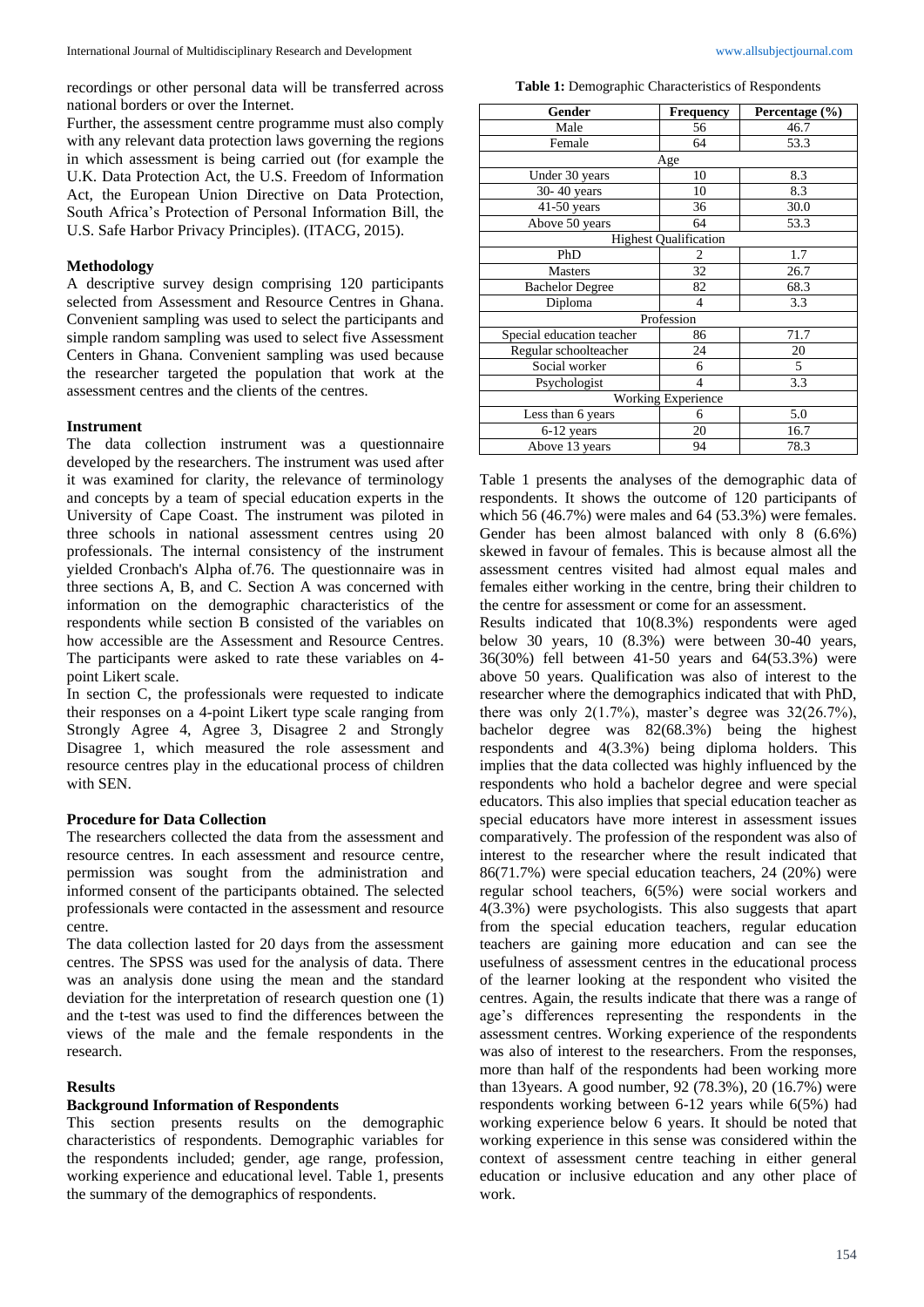## **Research Question One**

# **To what extent are the physical and material resources of assessment centres are accessible in Ghana?**

This research question sought to find out the accessibility of physical and material resources at the assessment centres in Ghana. Respondents were asked to respond to a series of statements regarding the accessibility of physical and material resources at the Assessment Centres in Ghana. Fifteen (15) items were used in measuring this construct

which was on a four-point Likert-type scale (Strongly Disagree = 1, Disagree = 2, Agree = 3, and Strongly Agree  $= 4$ ). Means and standard deviations were used to analyse the data gathered. A mid-point of 2.5 was used as the baseline for comparison such that mean values above 2.5 indicated that most of the respondents were in agreement with the statement whereas a mean value less than 2.5 showed that respondents disagree with the statement. The details of the results are presented in Table 2.

**Table 2:** The Accessibility of physical and material resources at the Assessment Centres in Ghana

| <b>Statements</b>                                                                                                               |              |      |  |
|---------------------------------------------------------------------------------------------------------------------------------|--------------|------|--|
| 1. There is an accessible parking space to accommodate vehicles and wheelchair                                                  |              |      |  |
| 2. The route to the building entrance stable, firm and slip-resistant.                                                          |              |      |  |
| 3. The entrance well-lit day and night                                                                                          |              |      |  |
| 4. The main entrance is accessible                                                                                              |              |      |  |
| 5. If the main entrance is not accessible by one step, there is a ramp                                                          |              |      |  |
| 6. On the pull side of doors, there were at least 18 inches of clear wall space so that a person using a wheelchair or crutches |              |      |  |
| can get near to open the door.                                                                                                  | 2.06<br>1.14 |      |  |
| 7. The reception desk / check-out counter is in clear view of the entrance doors.                                               |              | .67  |  |
| 8. Doors and door frames have good colour contrast with surrounding wall surfaces and floors                                    |              | .79  |  |
| 9. There is a 5-foot circle or T-shaped space for turning a wheelchair completely.                                              |              | 1.32 |  |
| 10. Controls (light switches, security and intercom systems, emergency/alarm boxes, etc.) are operated with one hand and        |              | .64  |  |
| without tight grasping, pinching, or twisting of the wrist.                                                                     |              |      |  |
| 11. There is seating available for those waiting in line.                                                                       |              | .55  |  |
| 12. There is an exterior sign identifying the name and address of the facility.                                                 |              | .68  |  |
| 13. There is an alternate system to communicate information on signs to consumers with hearing and visual impairments.          |              |      |  |
| 14. Washroom doors have Braille lettering.                                                                                      |              |      |  |
| 15. There is a grab bar beside the toilet.                                                                                      | 1.10         | .35  |  |

SD = Standard Deviation, M= Mean

Table 2 responses indicate that respondents disagreed (M= 2.15, SD=.61) that "There is an accessible parking space to accommodate vehicles equipped with a mechanical lift or a wheelchair ramp". This was followed by respondents which had a magnitude of (M= 1.81, SD=.96) that "The route to the building entrances stable, firm and slip-resistant." were not accessible. This is in contravention of Article 9: of United Nations Convention on the Rights of Persons with Disabilities (1948) which says that to enable persons with disabilities to live independently and participate fully in all aspects of life, States Parties shall take appropriate measures to ensure that persons with disabilities access, on an equal basis with others, to the physical environment, and transportation. These measures, which shall include the identification and elimination of obstacles and barriers to accessibility, shall apply to, inter alia: the clause (a) states that buildings, roads, transportation and other indoor and outdoor facilities, including schools, housing, medical facilities and workplaces. However, regarding the statement "The entrance well-lit at day and night", respondents agreed highly with (M= 3.53, SD= 53). Again, the respondents in an agreement (M= 3.23 SD=.99) consented to the statement "The main entrance is accessible". The majority of the respondents agreed  $(M= 3.33, SD=.91)$  that "If the main entrance is not accessible by one step, there is a ramp".

Responses indicate that respondents established (M= 2.06, SD= 1.41) that "On the pull side of doors, next to the handle, there is at least 18 inches of clear wall space so that a person using a wheelchair or crutches can get near to open the door". This was followed by respondents' trust (M= 3.46, SD=.67) that "The reception desk / check-out counter is in clear view of entrance doors." Again, the respondents in an affirmation (M= 3.46 SD=.79) consented to the statement "Doors and door frames have good colour

contrast with surrounding wall surfaces and floors". The majority of the respondents, individually agreed  $(M= 2.73,$ SD= 1.32) that "There is a 5-foot circle or T-shaped space for turning a wheelchair completely". Concerning the statement "Controls (light switches, security and intercom systems, emergency/alarm boxes, etc.) are operated with one hand and without tight grasping, pinching, or twisting of the wrist", respondents disagreed  $(M= 1.38, SD=0.64)$ . Again, the respondents in an agreement  $(M= 3.71$  SD =.55) consented to the statement "There is seating available for those waiting in line". To a majority of the respondents, in agreement with  $(M= 3.66 \text{ SD} = 68)$ , "There is an exterior sign identifying the name and address of the facility". To widely held view of the respondents, they individually disagreed  $(M= 1.11, SD=.37)$  that "There is an alternate system to communicate information on signs to consumers with visual impairments." Concerning the statement "Washroom doors have Braille lettering", respondents disagreed ( $M = 1.01$  SD=.25). Again, the respondents in a rejected ( $M = 1.10$  SD = .35) consented to the statement "There is a grab bar beside in the toilet". Overall, the mean of means  $(M= 2.5, SD= 1.0)$  score suggested that respondents agreed with mix feeling as to whether the assessment and resource centres are accessible for individuals with disabilities. Where to a large extent the centres are accessible there are major areas that needed attention.

#### **Research Question Two**

## **What is the mean difference between the male and female perception of the role of assessment centres in the education of children with SEN?**

This research question sought to find out whether male and females differ in the way they perceive the roles assessment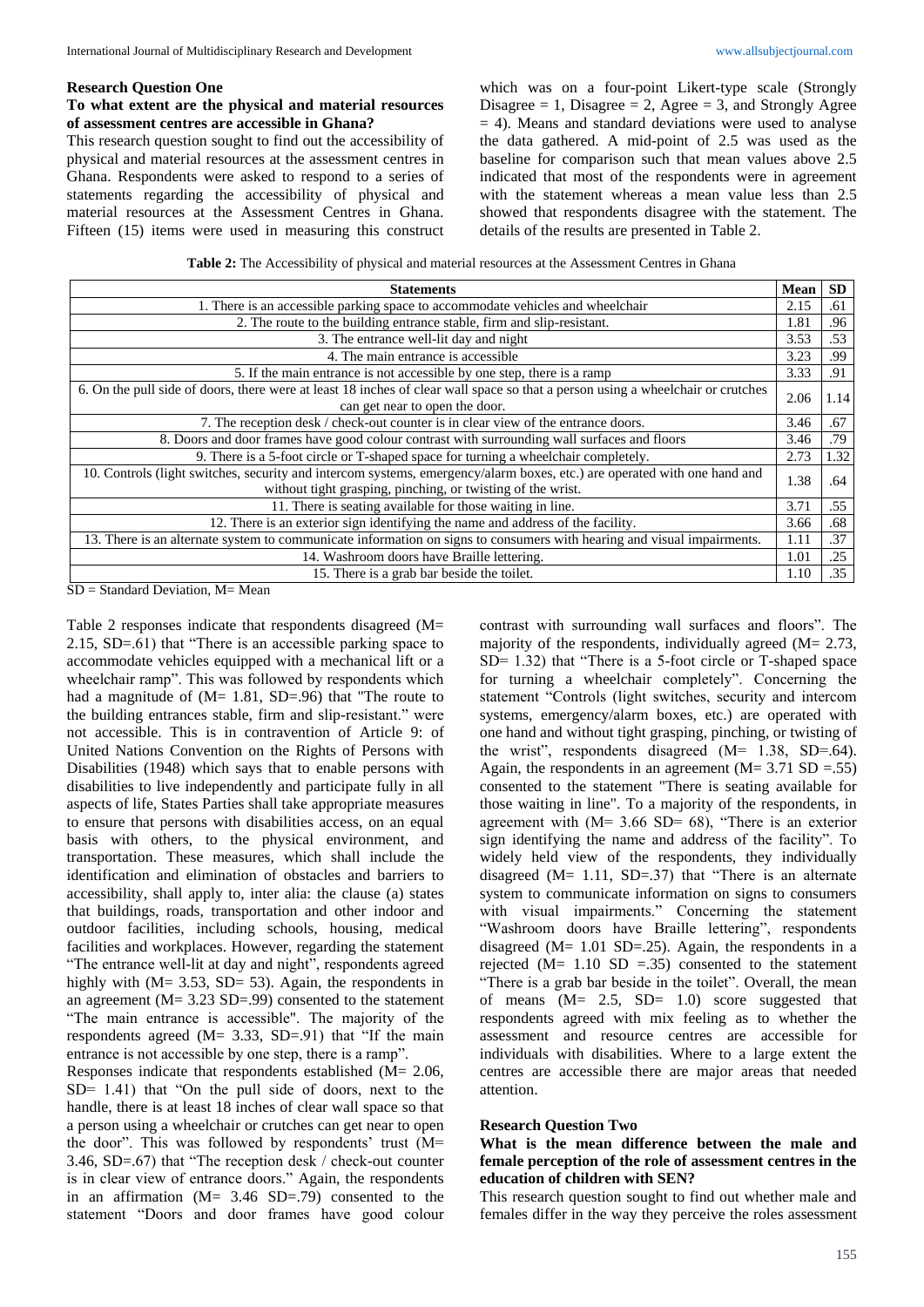centres play in the education of children with SEN. To answer this question, the data were analysed using independent sample t-test; a summary of the result is shown in Table 3.

**Table 3:** Results of t-test showing differences in perception between males and females

| Group  |    | Mean  | SD   |         | df | p-value |
|--------|----|-------|------|---------|----|---------|
| Male   | 56 | 26.39 | 4.16 | $-.068$ | 58 | .946    |
| Female | 64 | 26.47 | .44  |         |    |         |

The difference was tested using 0.05 Alpha levels. Moreover, before the test was conducted, the data were tested for two primary assumptions; normality and equality of variances assumption. First, in checking the normality assumption, a histogram graph was inspected. The output of the graph revealed that the normality assumption was not violated. Secondly, the assumption of "equality of variance" was checked. This was done by inspecting the Levene's test for equality of variances. This tested whether the variation of scores for the two groups (Male and Female) was the same. After a thorough inspection, the significance value for Levene's test was greater than.05;  $(p=.95)$ . This implies that the assumption of the equality of variance was not violated. This gave the green light to compare the score of both male and females.

The independent samples t-test for equality of means revealed a non-statistically significant difference, *t* (58.00) = -068, p>0.05. This implies that there was no statistically significant difference between male and female respondents when it over the roles of assessment centres.

## **Discussions**

The study revealed that major areas of the assessment centres are not accessible pointing areas such as there is no grab bar beside the toilet for the clients of the assessment centres. This bar aid the mobility of persons using wheelchairs, scooters, walkers and canes making them stand firm helping their walkway to have access. This might have accounted for the reasons why the workers complained of having a low record of an individual with physical disability accessing the assessment centres.

Equally, there was no alternative to the in availabilities of the braille as the main system to communicate information or signs to clients with visual impairments. This call for the use of bold printed materials and handheld magnifiers to supplement the use of the braille as a way of communicating information to the clients. Washroom doors have no braille lettering to enable an individual with visual impairment to have good information in the washroom. This braille lettering is important to enable visually impaired clients to have good information to help with mental orientation and physical locomotion within the centre. This limits the confidence and self-esteem of the clients regarding the movement and contravenes World Health Organisation (WHO) constitution and the Alma Ata declaration of primary health care in 1970, which emphasized the need for equity, social justice, and health for all; community participation; health promotion and appropriate use of assessment and resources (WHO, 1946; Lawn *et al*., 2008 & Abodey, 2018).

The findings from this study evoke the debate as to whether the placement of children with disabilities in inclusive schools offer the best option in Ghana and cast doubt on the

capacity of the assessment and resource centres in Ghana to meet the needs of students with disabilities. Indeed, providing appropriate access and resource centres to attract assessment before placement since it is mandatory for all schools to assess learners before placement decisions are made.

However, the majority of the respondent was of the view that there was colour contrast with the surrounding surfaces. This will help persons with visual impairment to track especially when there is colour contrast with surrounding wall surfaces and floors (Ontario BIA Association, 2016). It was also worth noting that the respondents gave affirmation as to the availability of seating for those waiting in line. This will eliminate a situation where clients visiting the centre standing become more tired especially where the centre is understaffed to attend to the clients as expected.

Other areas that needed much attention as mentioned by the respondents were that at the side of the doors handle are no clear space so that a person using a wheelchair or crutches can get near to open the door (Ontario BIA Association, 2016). This is dangerous since it tends to destabilise the stability of individuals using crutches and wheelchairs at the centres. The respondents also pointed out that the main entrance is accessible with ramps to help persons with physical disabilities to have access.

However, they were quick to mention that the route to the building entrance was not stable, firm and was not slipresistant. This was more pronounced at the Cape Coast Assessment Centre as the respondent indicated. This violates UN charter of (1948) which states that state parties are to provide in buildings and other facilities open to the public signage in Braille and in easy to read and understand forms. It further states that state parties are to provide forms of live assistance and intermediaries, including guides, readers and professional sign language interpreters, to facilitate accessibility to buildings and other facilities open to the public.

This calls for work to be down at the various routes leading to the entrances for the assessment centres. Especially the site is hilly looking at the nature and the topography of the land. This would make it difficult for individuals using wheelchairs, crutches, prosthetic devices and orthotic devices to have access to the services of the centre.

It is also noteworthy that the assessment centres will be positioned in such a way that permits them to play a very good role that is required by assessment centres. The centres must be stimulating and attractive to allow to be seen for playing an effective role in the process of educating the learner. Looking at the results, a good number of respondents agreed that assessment centres are to carry out not only screening exercise on children with disabilities but also, identify children with disabilities for the successful implementation of inclusive practice. This is in line with the Gyimah, Ntim, and Deku, (2018) [7] , who was of the view that assessment centres use techniques to screen by formal test and informal test. Using norm-referenced test where standardised procedures are used for example Wechsler intelligence scale for children, tests such as interviews, checklist, and behaviour rating scales, work sample analysis and task analysis (Gyimah, Ntim & Deku, 2018)<sup>[7]</sup>.

Other equally important findings revealed that both male and female agreed that assessment centres are to diagnose children with disabilities and established eligibility. In Ghana, one cannot deny the fact that the general role